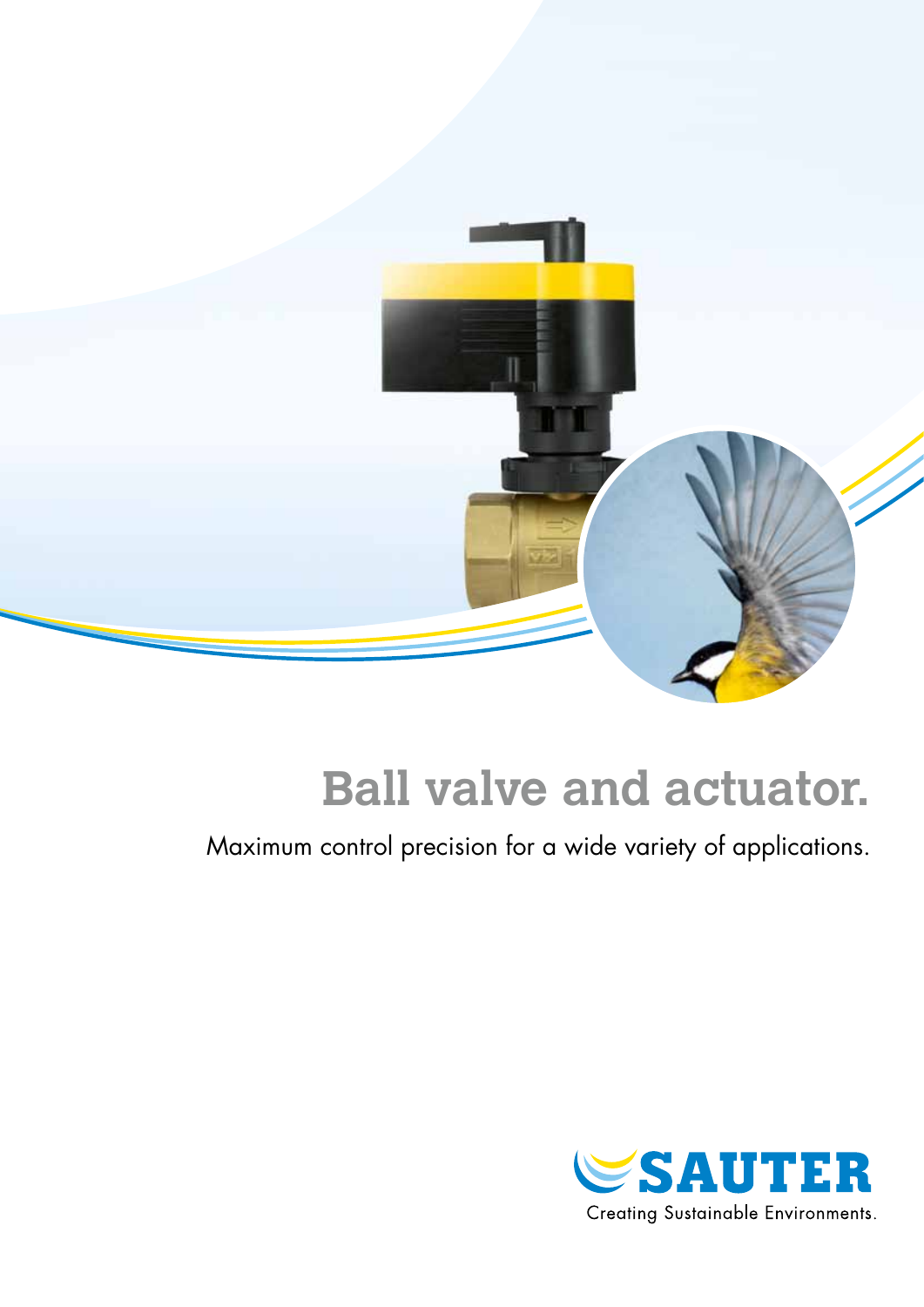# VKR two-way and BKR three-way ball valves from SAUTER. **Perfect technology** for a wide range of applications.



Maximum flow with a constantly accurate equal-percentage characteristic, guaranteed for every 2-way and 3-way ball valve from SAUTER. Integrated in the ball, with no flushing out and no additional parts.

#### Simple and ingenious, flexible and accurate.

SAUTER's patented ball technology is unique and provides the main benefit to the customer in control systems. The control precision of SAUTER's 2-way and 3-way ball valves outperforms all previous standards. This is because the physical and mechanical properties of the ball (made of dezincification-resistant brass), together with the chrome-plated and polished surface, ensure absolute tightness with a high control ratio and a precise equal-percentage characteristic with minimal torque.

#### Some applications where SAUTER ball valves excel:

- HVAC installations
- VAV, heating coils
- Steam boilers, hot water storage tanks
- Central air handling units
- Cooling and heating technology
- District heating
- ... and many more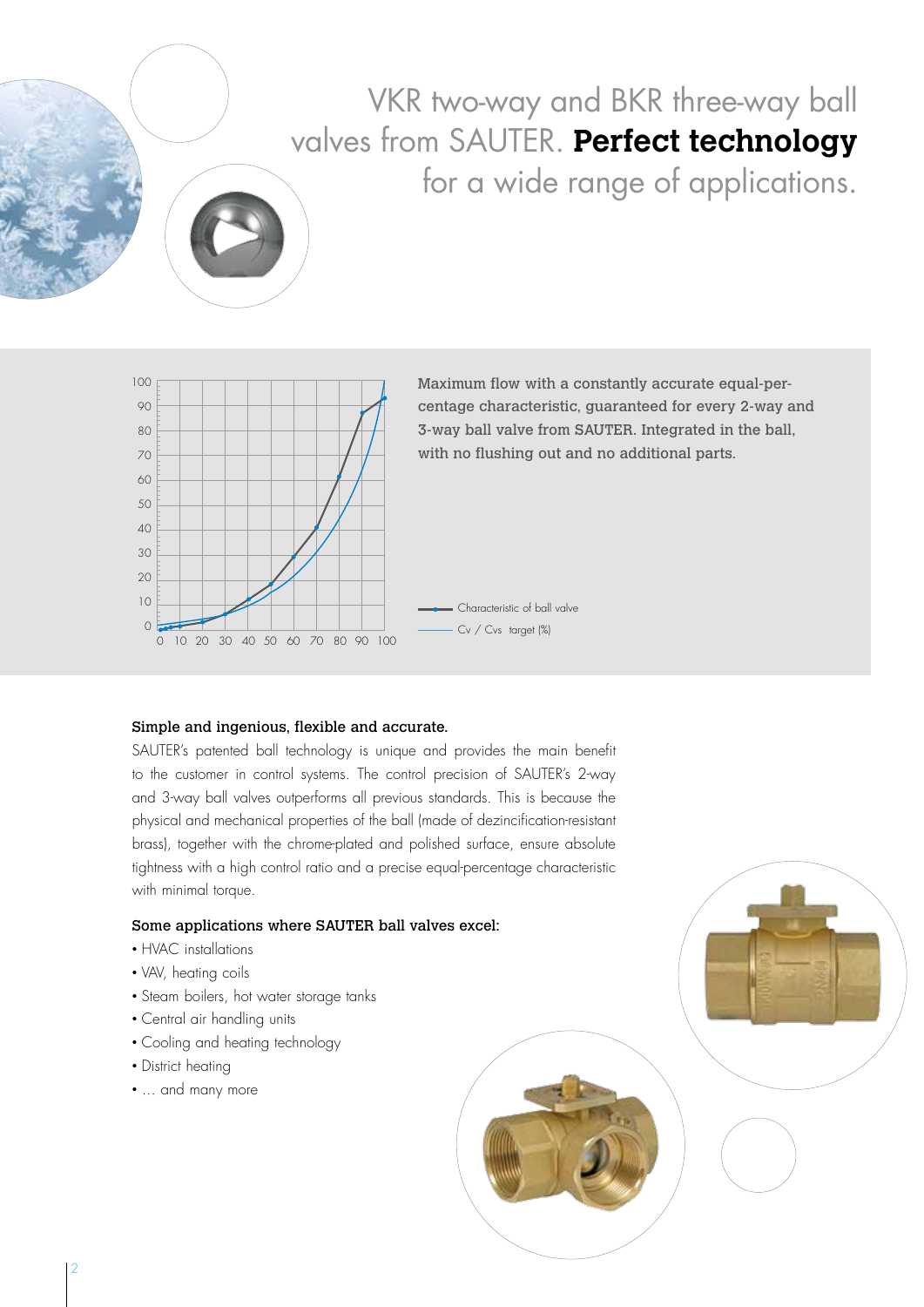# Perfect teamwork means **maximum energy efficiency –** SAUTER SUT actuator with SAUTER two- or three-way ball valve.

### Actuator functionality:

- 2-point and 3-point control, 24 V and 230 V, continuous, 0…10 V or 10…0 V
- Independent adaptation and adjustment of running time
- Choice of characteristic: linear/ quadratic
- Adjustable running time: 35 s/60 s/120 s
- Automatic motor cut-off with gear relief
- Standby mode
- Lever for manual adjustment



#### Highlights:

- Anti-jamming function
- Actuators with or without spring return
- Simple 'plug & play' installation

#### Actuator with spring return:

- 2-point and 3-point control
- Continuous control, 0...10 V
- Running time 90 s
- Return travel time 15 s



#### Innovative ball:

- Ball made of DZR brass with polished surface
- High control ratio: 500:1
- Precise equal-percentage characteristic integrated in the ball
- Large range of K<sub>vs</sub> values, high flow rate with small nominal diameter
- Suitable for temperatures of -10 °C to +130 °C
- Up to 50% alveol
- Material suitable for drinking water

#### Modular structure, easily combinable:

- Simple combination of ball valve and actuator (with or without spring return); no tools required
- Low torque
- Low costs and maximum range of applications thanks to the modular design (nominal diameters from DN15 to DN50, standard female thread, or male thread and NPT)

#### Key values for ball valve:

- Nominal pressure PN40
- Maximum pressure difference: 3.5 bar
- 2- and 3-way control
- Equal-percentage characteristic
- Bypass characteristic: linear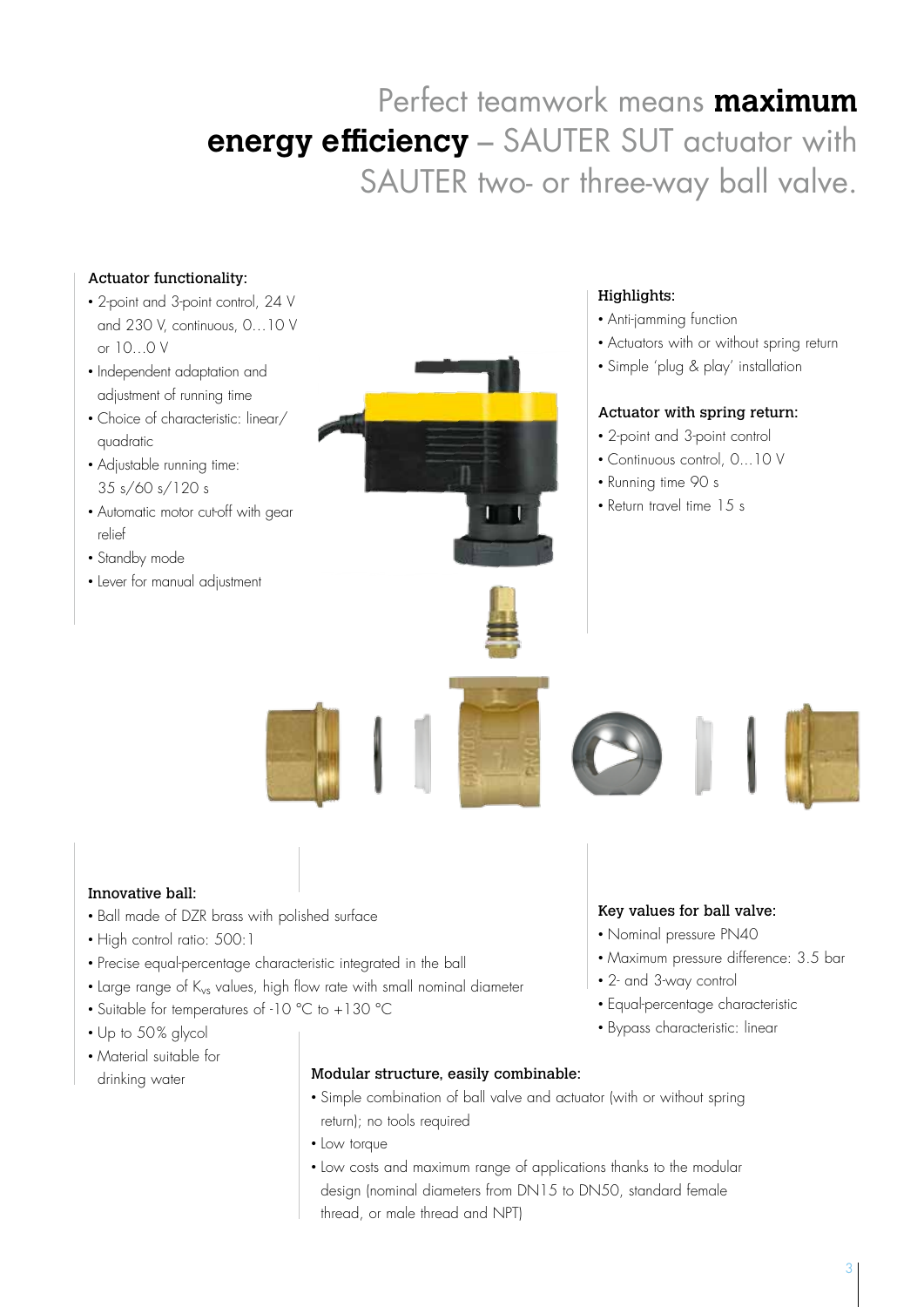Compact intelligence for every valve: **accurate control quality** with maximum operating reliability thanks to SUT actuators from SAUTER.



#### Control intelligence is included – SAUTER Universal Technology (SUT).

The actuator for all ball valves that includes everything: variable control, automatic adjustment to control operation and so on. The product features of our SUT actuator technology meet every possible requirement for energy-efficient, intelligent and accurate actuators. Numerous applications can be implemented inexpensively because installation and commissioning take up relatively little time. Furthermore, your stock levels of actuators will automatically fall, because you need just one SUT actuator type to cover all kinds of control.

#### Simply integrated – as required.

As you would expect, the SUT actuators can also be incorporated into integrated automation systems. Using SAUTER's *CASE Drives* software, all actuator parameters can be controlled individually at any time, and can be changed according to requirements.

#### One actuator, plenty of power and even more energy efficiency.

A high degree of in-built ecological intelligence is one of the special benefits of all SAUTER actuators. Two- and three-point actuators switch off automatically if the control signal remains in a continuous position for three minutes. The same is true of the SUT actuators as soon as the limit stop is reached. By using energy efficiently, this ensures functionality in line with requirements, while keeping energy consumption to the minimum. If the ball valve is not operated for over three days, the SUT actuator detects this and moves the ball automatically to prevent it from jamming.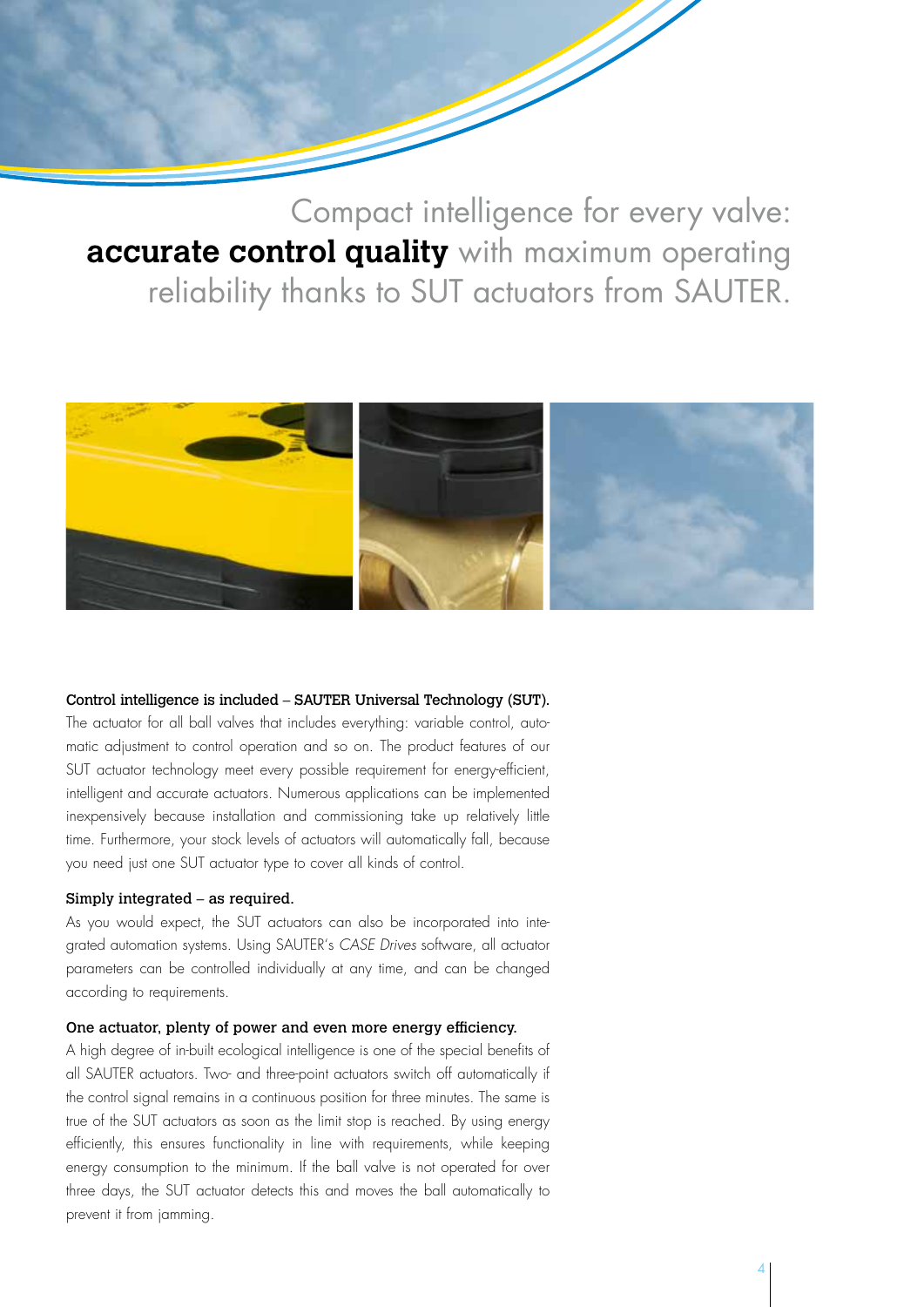

The **modular design** means unlimited flexibility: individual ball valves from SAUTER.



#### Modularity for almost any application.

A different valve for every application? Are the parts piling up in your warehouse? Is your company suffering from high inventory costs and capital tie-up? If so, you can start clearing some space. The wide range of nominal diameters (from DN15 to DN50) and the huge selection of available  $K_{vs}$  values, together with the maximum pressure difference of up to 3.5 bar, are features that indicate just how wide the range of applications is – in HVAC installations, air heaters and steam boilers alike. Our two- and three-way ball valves know virtually no limits. It is so simple to install these two devices that they can be fitted on site. Instead of 336 combinations, you need a mere 50 devices.